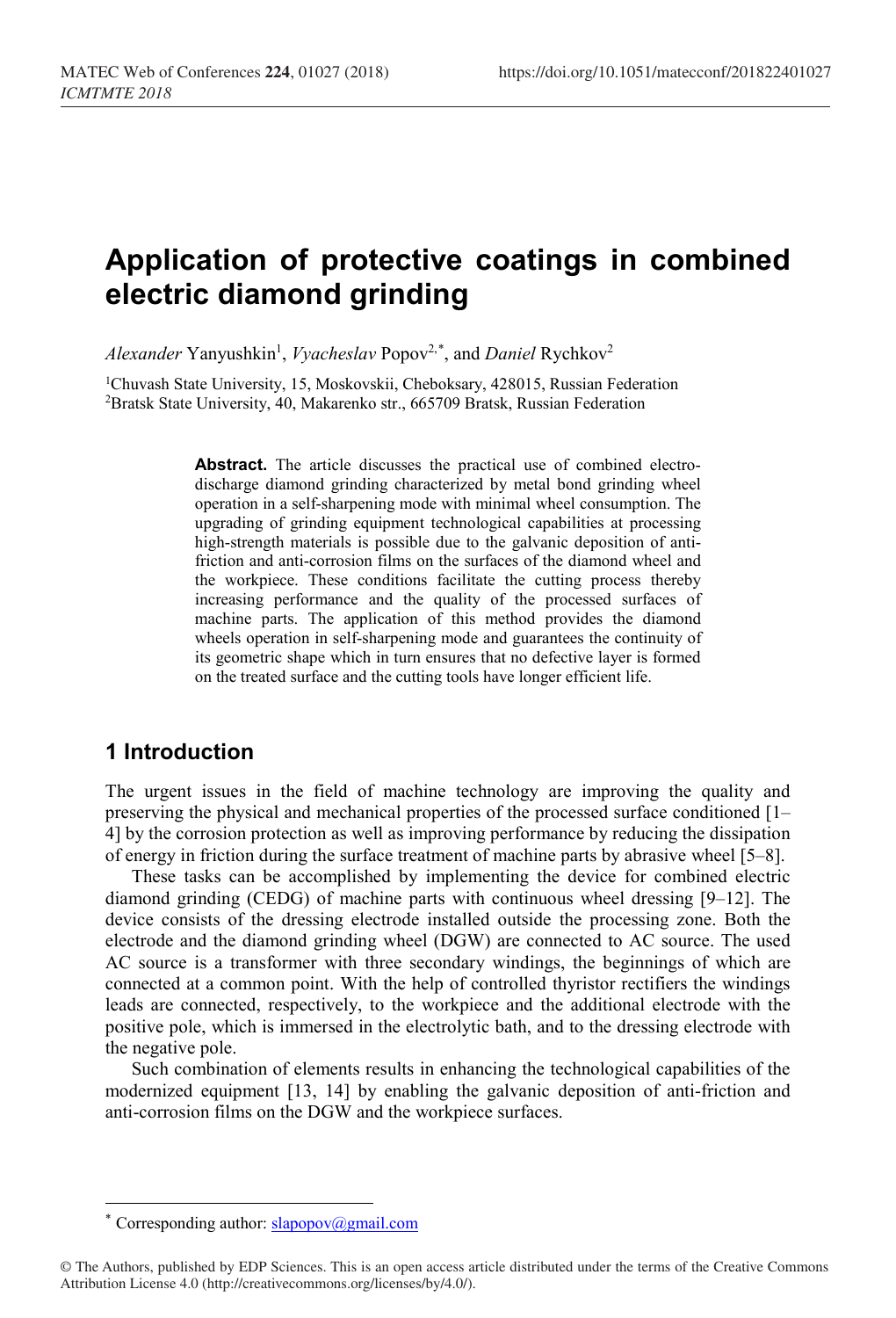#### **2 The device for protective coatings application**

We propose technically effective solution to the problem, namely, the device for CEDG with simultaneous wheel dressing with the AC transformer. One midpoint output is connected to the wheel via a current collector. The other three outputs are connected via controlled thyristor rectifiers: the first one forms the electric circuit of wheel dressing using a special device for continuous wheel dressing; the second forms the electric circuit of anodic workpiece dissolution; the third forms the electric circuit of cathodic deposition of anti-friction films on the wheel.

All controlled thyristor rectifiers have the control units (CU) with independent adjustment from 0 to a certain maximum. The contours of the electrical circuits are joined in accordance with the major technological movements of the grinding machine and work independently from each other. Electrolyte is supplied in the gaps between the anode and cathode of the electrical circuits (Figure 1).



**Fig. 1.** Diagram of the CEDG device with deposition of oxide films on the DGW surface and the treated surface

The device consists of an AC power transformer 1, the output midpoint of which via the current collector 2 is connected to the wheel 3. The other four outputs of the circuits are: the first output via thyristor 4 with the special device for continuous wheel dressing 5 forms the electric circuit of wheel dressing; the second output via thyristor 6 with a special cathode 7 forms an electric circuit of cathodic films deposition of on the wheel; the third output via thyristor 8 forms an electric circuit of workpiece 9 anodic dissolution; the fourth output via thyristor 10 with a special anode 11 which is immersed in non-conductive electrolyte bath 13, whose temperature is controlled by a special device 12, forms the cathode circuit of film deposition on the workpiece. The thyristors are controlled by CU 14, 15, 16 and 17; they are independently adjustable from 0 to the specified maximum. All electric circuits are closed through the current collector to the wheel and work in opposite directions, being blocked with the major technological movements of the grinding machine and working independently from each other. Electrolyte is supplied in the gaps between the anode and cathode of the electrical circuits.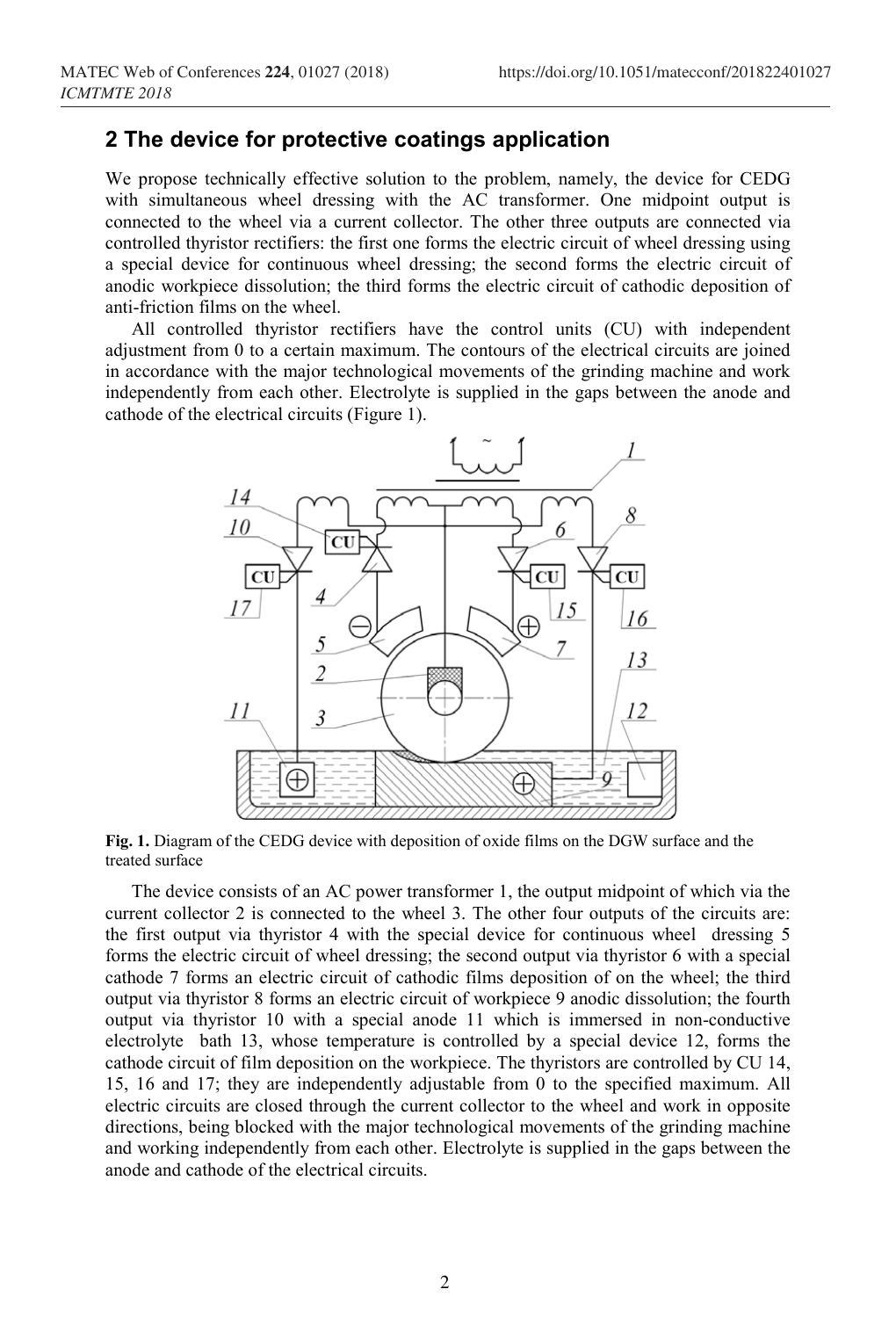#### **2.1 Principle of the device operation**

When grinding machine is enabled, DGW 3 starts rotation and can work independently. When the transformer 1 is on, the electric current of the secondary winding is fed from the transformer common point to the current collector 2, and from the windings leads to the thyristors 4, 6, 8 and 10 in the circuits of wheel dressing, anodic dissolution of the workpiece and the cathodic films deposition on the wheel and the workpiece. The circuit of wheel dressing is activated via thyristor 4 to a special device 5 and is closed to the surface of the wheel 3 via the electrolyte which is fed into the gap between the wheel and the special dressing device. Thus, the wheel dressing device is the negative pole (cathode) and the wheel is the positive pole (anode) in the wheel dressing circuit. The optimum current density of wheel dressing set by CU 14.

The anodic dissolution circuit of the workpiece treated surface (thyristor 8 and the workpiece 9) works in a similar way, but the current is of reverse polarity, i.e. the workpiece 9 is the anode, and the surface of the wheel 3 is the cathode. The optimum value of the etching current density during the work is set by CU 16. The circuit of the cathodic films deposition is designed to strengthen the abrasive grains, to prevent clogging and to apply solid lubricants to the surface of the diamond wheel. The deposited material electrode 7 in this circuit is connected to the anode via thyristor 6, and the diamond wheel is connected to the cathode.

The circuit of cathodic film deposition on the workpiece includes thyristor 10, special anode 11, electrolytic bath with the electrolyte. The optimum current density value of film deposition on the workpiece during the work is set by CU 17 and the electrolyte temperature set by the temperature CU 12.

The electric circuits can work separately in different combinations, i.e. when thyristor 4 is closed, only the circuits of anodic workpiece dissolution and the cathodic film deposition of solid lubricants are working. This mode of operation is economically feasible for processing of, e.g., hard alloys, cermet and nanoreinforced materials with hard metal bond DGW (such as type МО4, МО16, MV, МО13E), because under these conditions the wheels can operate in the self-sharpening mode.

When thyristor 8 is closed, only the circuits of continuous wheel dressing and cathodic deposition of films and solid lubricants are working. This mode is efficient for metal bond wheels in the processing of viscous materials (steels, nonferrous metals, etc.) as well as non-conductive materials (glass, ceramics, etc.). Separate and independent operation of these circuits is also advisable for pre-dressing of new DGW.

When thyristors 6 and 10 are closed, only the circuits of anodic workpiece dissolution and continuous wheel dressing are working. This mode is efficient for the work of different metal bond wheels operating in the self-sharpening mode at small electric modes.

Thus, the application of the proposed device allows to significantly expand the technological capabilities of the equipment. It facilitates independent operation of the continuous wheel dressing circuits, as well as the circuit of anodic dissolution of the treated workpiece surface and cathodic deposition of solid lubricants on the wheel surface and the films on the workpiece surface. It simultaneously increases the performance and quality of the processed workpiece and reduces the consumption of the wheel abrasive layer.

# **3 Methodology of the protective film deposition**

The use of the electrolyte confirms the theoretical and experimental part as well as the conclusions. Oxidation-reduction reactions under these conditions can be represented in such a way that there is a possible range of low-activity metal ions (such as  $Cu_2$ +;  $Al_3$ +; *Zn2+*) on the surface of the wheel which are supplied to electrolyte flow of the dissolving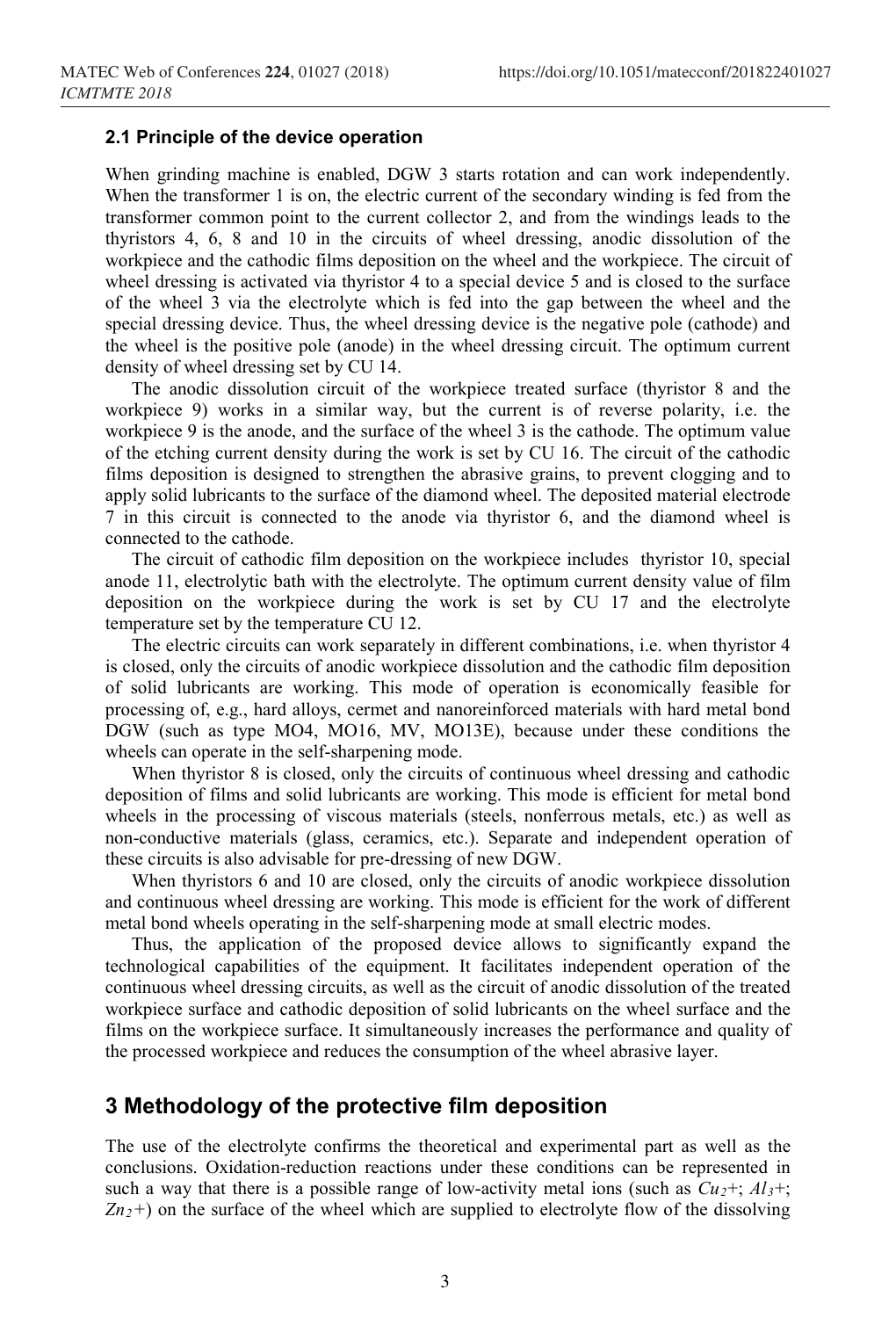anode, i.e. DGW during its dressing. As a result, anodic dissolution products can be transferred onto the processed surface, as, for example, in the reaction:

$$
2AlO + 3Cu2+ + 6NO3- = 3CuO + 2Al3+ + 6NO3-,\nCu(NO3)2 \rightarrow Cu2+ + 2NO3-,\nCu2+ + 2e = CuO.
$$

 $Cu(NO<sub>3</sub>)<sup>2</sup>$  is sometimes specially added to the electrolyte for the cathodic deposition of copper.

If the salts of electropositive metals, such as  $CuSO_4$ ,  $Cu(NO_3)^2$ ,  $NiNO_3$ ,  $AgNO_3$ ,  $Hg(NO<sub>3</sub>)<sup>2</sup>$ , are added to the electrolyte, the whole processed surface is covered with a thin layer of this metal.

Corrosion phenomena (anodic dissolution, the formation of galvanic couples) at each moment are restricted by the thin surface layer of metal from being active on the treated surface, and therefore, the structure of the deeper layers is not disturbed.

Let us consider the case of negative electrode. In this case, the positive ions, primarily the ones with the most electropositive electrode electrochemical potential *ε0*, are reduced from the solution on the negative electrode. It results in:

1. Hydrogen is produced in acidic medium, according to the reaction:

$$
2H^++2e=H_2
$$

In neutral medium the reaction is described by:

$$
2H_2O + 4e = H_2 + 2OH -
$$

Hydrogen can be partially liberated in the atomic state dissolving in the wheel bond:

$$
H^+ + e \rightarrow HO,
$$

and may be partially oxidized by the electrolyte:

$$
NO_3^- + 2H \rightarrow NO_2^- + H_2O.
$$

2. Metal ions are reduced on the surface of the wheel from the electrolyte:

| $Cu_2$ <sup>+</sup> + 2e $\rightarrow CuO$ | $\varepsilon \theta = +0.34$ V |
|--------------------------------------------|--------------------------------|
| $Ni2+ + 2e \rightarrow Ni$                 | $-0.250 V$                     |
| $Sn_2^+$ + 2e $\rightarrow$ Sn             | $-0.236 V$                     |
| $Co_2^+$ + 2e $\rightarrow Co$             | $+0.277 V$                     |
| $Fe_2^+$ + 2e $\rightarrow Fe$             | $-0.44 V$                      |

The ions of an electropositive metal can be deposited on the cathode, which in this case is the DGW. However, the metal is transferred in the form of ions to the solution both from the cathode and the anode, just as the clogging products are. The image of the diamond wheel surface with the passivating film and its spectrum are shown in Figures 2, 3.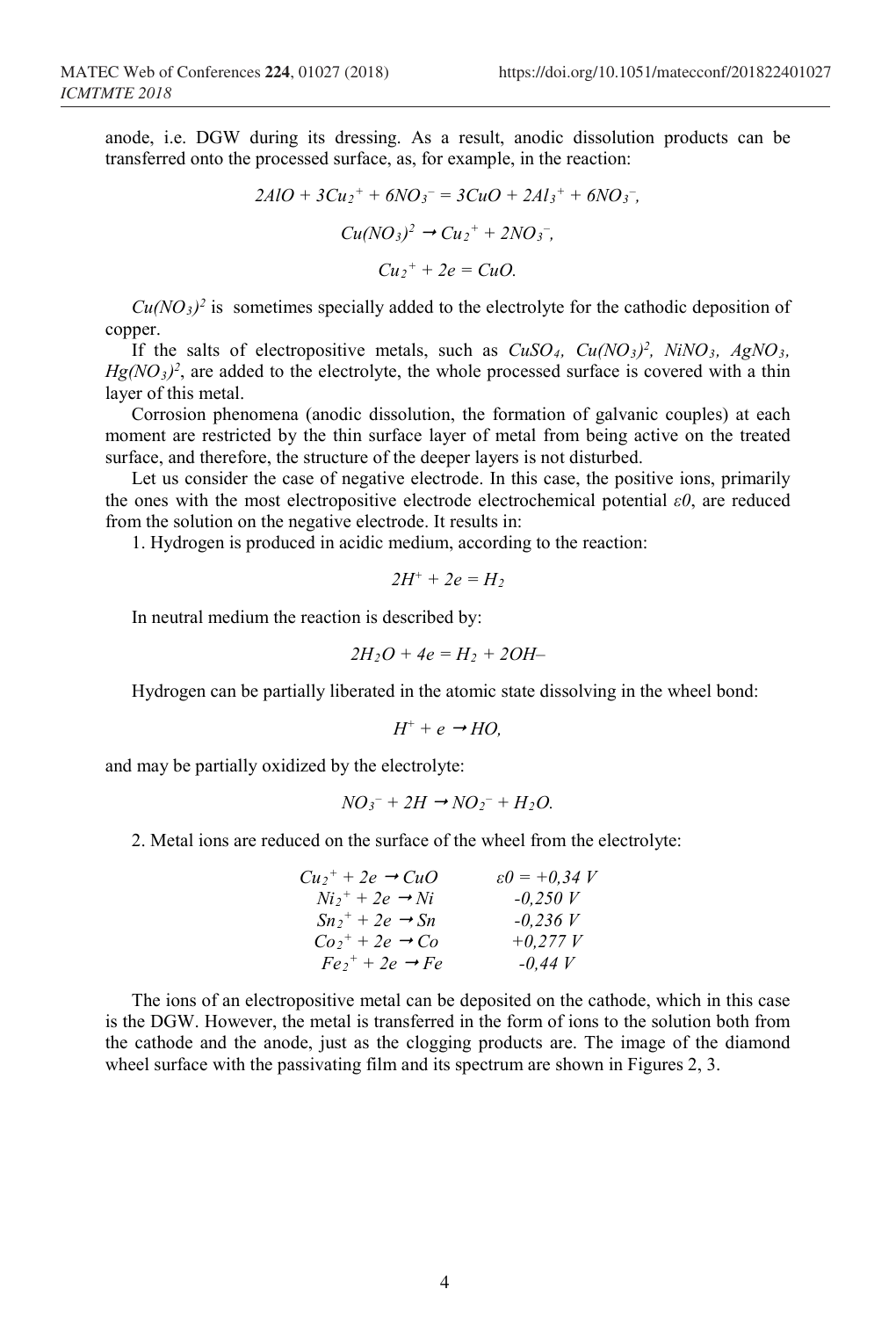





**Fig. 3.** The passivating film spectrum

# **4 Results and discussion**

Film theory of materials bonding in the solid phase is based on the assumption that the formation of compounds is possible provided the juvenile surfaces are at a distance of interatomic interaction. The compound is thus formed as the result of the seizure representing the diffusion-less process of the diamond grains crystalline grids [15–18] and wheel bond unification. In the system under consideration there is an exchange of atoms between these regions resulting in their boundaries shift. The speed of this shift and, accordingly, the grain growth rate are obviously determined by the speed of the directed atoms migration across the boundary between grains, which, in turn, depends on the atoms jumping frequency in both directions.

The softer is the film, the more it spreads in the deformation process and the process of the contacting surfaces area increase. Solid film crack without increasing their surface and enable the ions and electrons of the metal to migrate to the contact surface [19–24]. It is therefore important to know the characteristics of the formed layer on the DGW surface. The film is protective if it has sufficient adhesion and high corrosion resistance. In addition, it should have a high formation rate and a sufficient elasticity. As the film layer thickens, the action of orientation forces on the surface is weakened, and the film aims to acquire a stable structure in the given conditions. Owing to the fact that the heterogeneity in chemical composition is formed in the atomic layers, the passivating film components fall in the direction of the workpiece.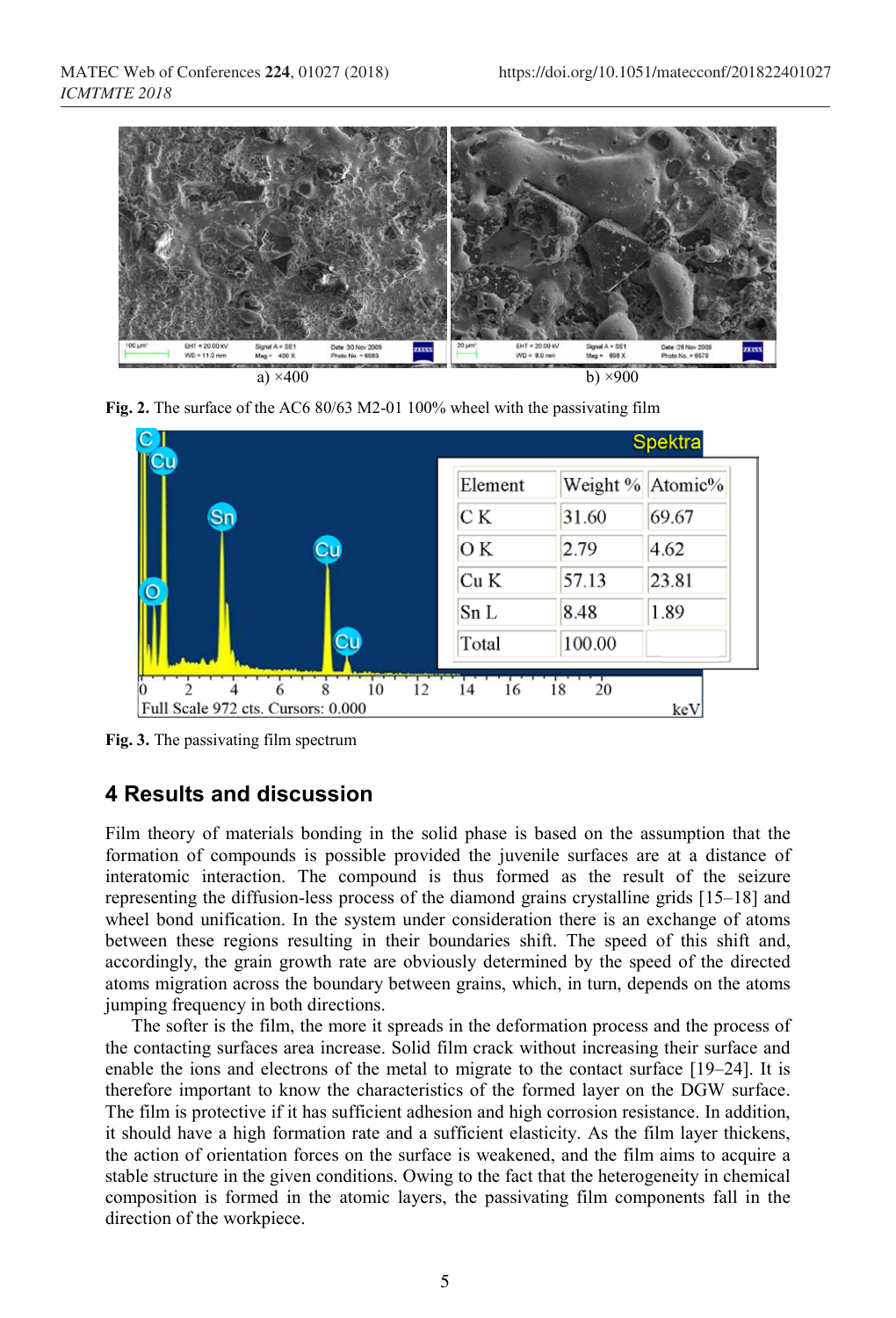If the film has a high viscosity or low formation rate and sufficient rigidity, it is destroyed by external action and may serve as a solid lubricant. This can be beneficial since the film, being a new formation, is delivered to the contact point of the tool and workpiece materials. However, for our research it is important that the film should have conductivity as well so that the currents of dressing and etching could work efficiently.

The destruction of the oxide film results in corrosion. It often occurs on a completely smooth surface and is of pointed local character. The rest of the protective film is resistant to external actions. This process is explained by the presence of coming to the surface defects, such as vacancies, dislocations, unstable atoms, including ions-activators, which cause the appearance of salts and oxides.

In addition, metal films, in contrast to the oxide ones, are electroconductive, so they do not prevent the electrochemical processes from taking place on the treated material.

#### **5 Conclusion**

Aluminum is the most stable phase at diffractograms of spectral and x-ray diffraction analyses. Therefore, the oxidation of *Al* is the most important from a practical point of view. Easy *Al* oxidation leads to the formation of dense refractory film of aluminum oxide  $Al_2O_3$  on the DGW surface. The density of this film is 3.6 g/cm<sup>3</sup>, the melting point is over 2000°C, which makes it resistant to both chemical interactions and deformation during grinding.

The adhesion energy calculation of the contact interaction confirmed the absence of physico-chemical associations of tool and workpiece materials during CEDG.

### **References**

- 1. C.C. Chang, A.Z. Szeri, Wear, **216(1)** (1998) 77–86.
- 2. A.G. Mamalis, M. Horvath, A.I. Grabchenko, J. MPT, **97(1-3)** 2000. 120–125.
- 3. M. Schöpf, I. Beltrami, M. Boccadoro, D. Kramer, CIRP AMT, **50(1)** (2001) 125–128.
- 4. J.B.J.W. Hegeman, J.Th.M. De Hosson, G. De With, Wear, **248(1-2)** (2001) 187–196.
- 5. X. Chen, W.B. Rowe, R. Cai, Inter. J. MTM, **42(5)** (2002) 585–593.
- 6. B. Zhang, X.L. Zheng, H. Tokura, M. Yoshikawa, J. MPT, **132(1-3)**, (2003) 353–364.
- 7. H. Hamdi, H. Zahouani, J.M. Bergheau, J. MPT, **147(3)** (2004) 277–285.
- 8. S. Malkin, Guo Changsheng, New York, Industrial Press, (2007).
- 9. A.S. Yanyushkin, D.A. Rychkov, D.V. Lobanov, Procedia Engineering, **150** (2016) 942–947.
- 10. A.S. Yanyushkin, D.A. Rychkov, Procedia Engineering, **206** (2017) 944–949.
- 11. D.V. Lobanov, P.V. Arkhipov, A.S. Yanyushkin, V.Yu Skeeba, Key Engineering Materials, **736** (2017) 81–85.
- 12. V.Yu. Skeeba, V.V. Ivancivsky, N.V. Martyushev, D.V. Lobanov, N.V. Vakhrushev, A.K. Zhigulev, KEM, **712** (2016) 105–111.
- 13. Hossam Halfa, J. MMCE, **1** (2013) 257–270.
- 14. W.B. Rowe, 2nd ed. Oxford: Elsevier, (2014).
- 15. V.Y. Popov, A.N. Khlystov, A.V. Bondin, CRM, **8(1)** (2016) 161–172.
- 16. V.Y. Popov, A.S. Yanyushkin, A.N. Khlystov, Metal Working and Material Science, **4** (2016) 16–23.